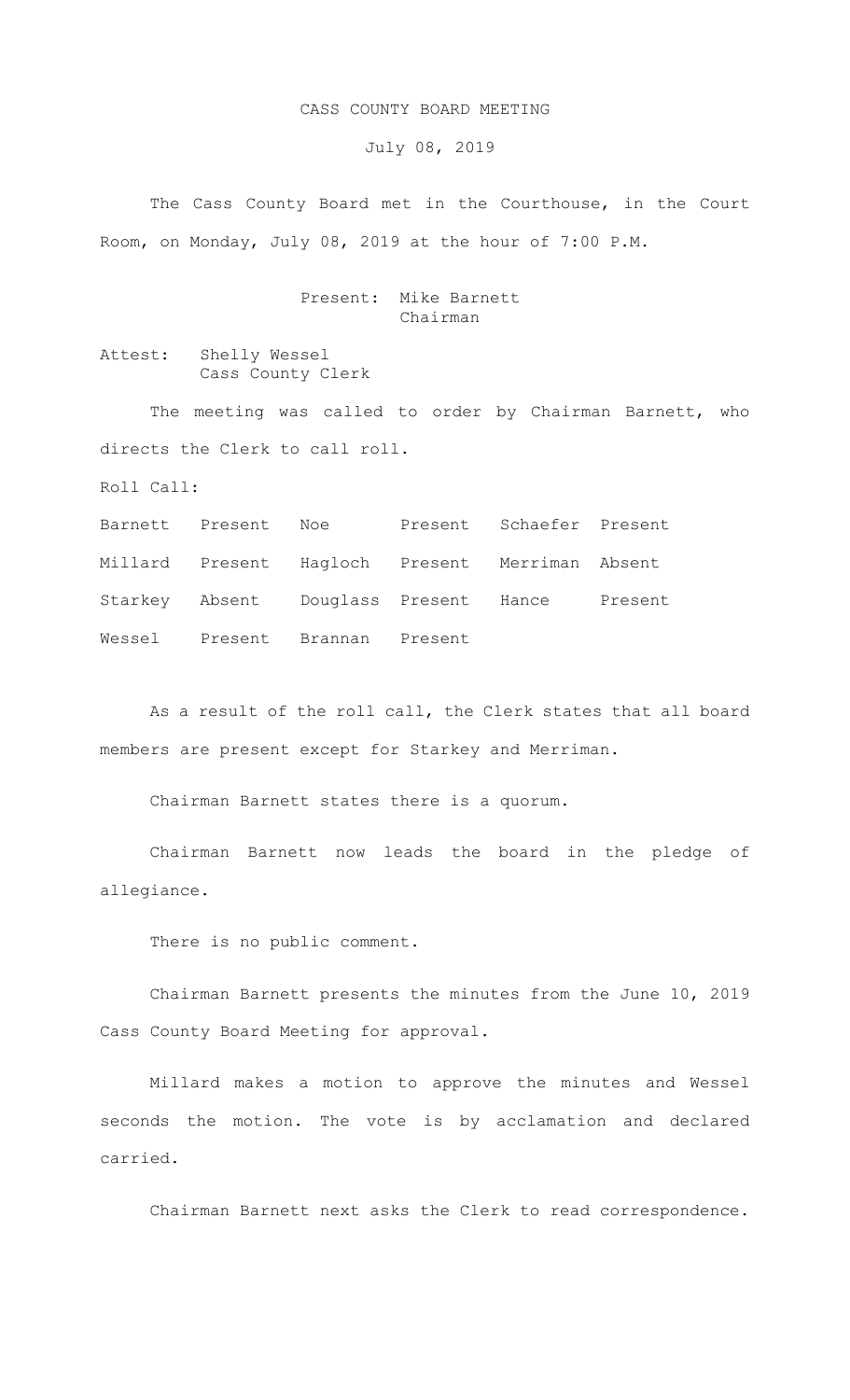The Clerk states that she received a letter from John Chambers, Secretary of the Beardstown Rural Fire District, announcing the results of their recent election of officers. Chris McClenning was elected President, John Chambers was elected Secretary and Jordan Meyer was elected Treasurer with terms ending in January of 2020.

The Clerk also received a thank you letter from Lydia Davidsmeier in regards to the Cass Citizens Scholarship that was awarded to her back in May.

 Chairman Barnett next calls for reports from the standing committees:

Noe, Chairman of the Courthouse and Jail Committee, reports the committee met on July 3, 2019 and approved all bills as presented.

Hagloch, Chairman of the Road and Bridge Committee, reports the committee met on July 1, 2019 and approved all bills.

Brannan, reporting for the Health Board, reports they met on June 26, 2019. Brannan states that the Health Dept. received a Health Protection Grant in the amount of \$31,849.00.

Brannan also reports that the 2019 TB budget was approved.

Brannan reporting for the Housing Authority, states the meeting was held on June 27, 2019. The Housing Authority is currently looking for new locations for additional low income housing development in Chandlerville and Ashland.

 Douglass, reporting for the Public Safety & Environment Committee, states that court security during board meetings will be discussed under new business.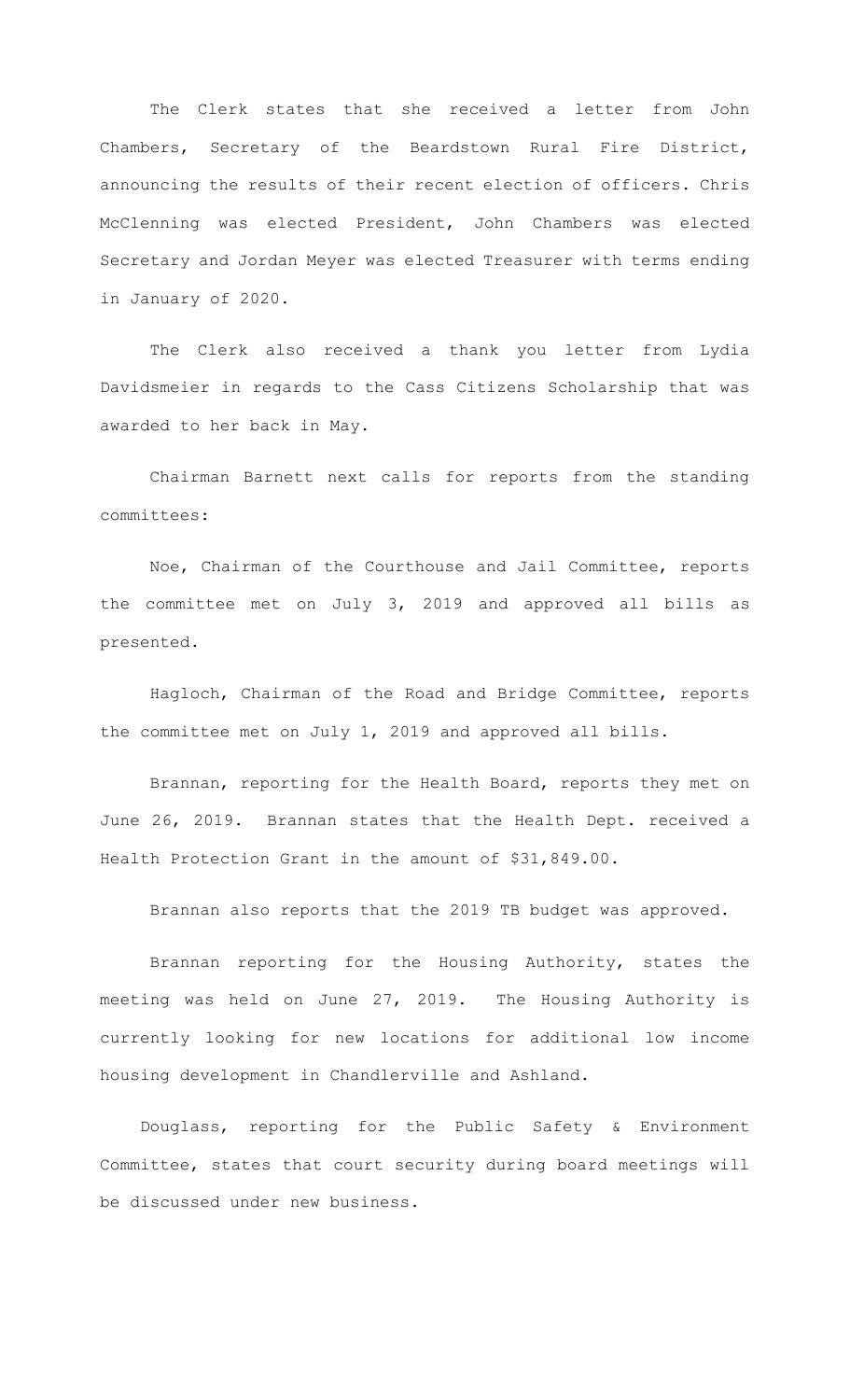Barnett, reports that the Supervisor of Assessments has started assessing property in Beardstown for the quadrennial year and has picked up about \$2 million so far.

Millard, reporting for Policies and Procedures, states that the foundation for the website development has been set and the county officers will receive training on how to add the content of the website pages on July 22, 2019, at 10:00 a.m.

Hagloch, reporting for E-9-1-1, reports the committee met June 24, 2019 and approved all bills and approved the budget that was presented at the satellite budget meetings in June.

Brannan, reporting for MCS, states that they met and reviewed the scholarship applications.

Schaefer, Liaison for Arenzville Rural Water, reports that they held a public hearing for Phase 3. There are currently 42 new members signed up for Phase 3.

The Annual Meeting was held on the same night at the public hearing.

Noe, reports O.E.D.C. met on June 28, 2019, but did not have enough members present for a quorum.

Noe states there will be an active shooter presentation on August 15, 2019, from 1 – 4 p.m. All elected and appointed officials are invited to attend.

Schaefer, Liaison for Cooperative Extension, reports that they reviewed the budget and also discussed the opportunity to pick up a new employee through the University of Illinois. The employee's salary would be funded 70% by the state and 30% by the county.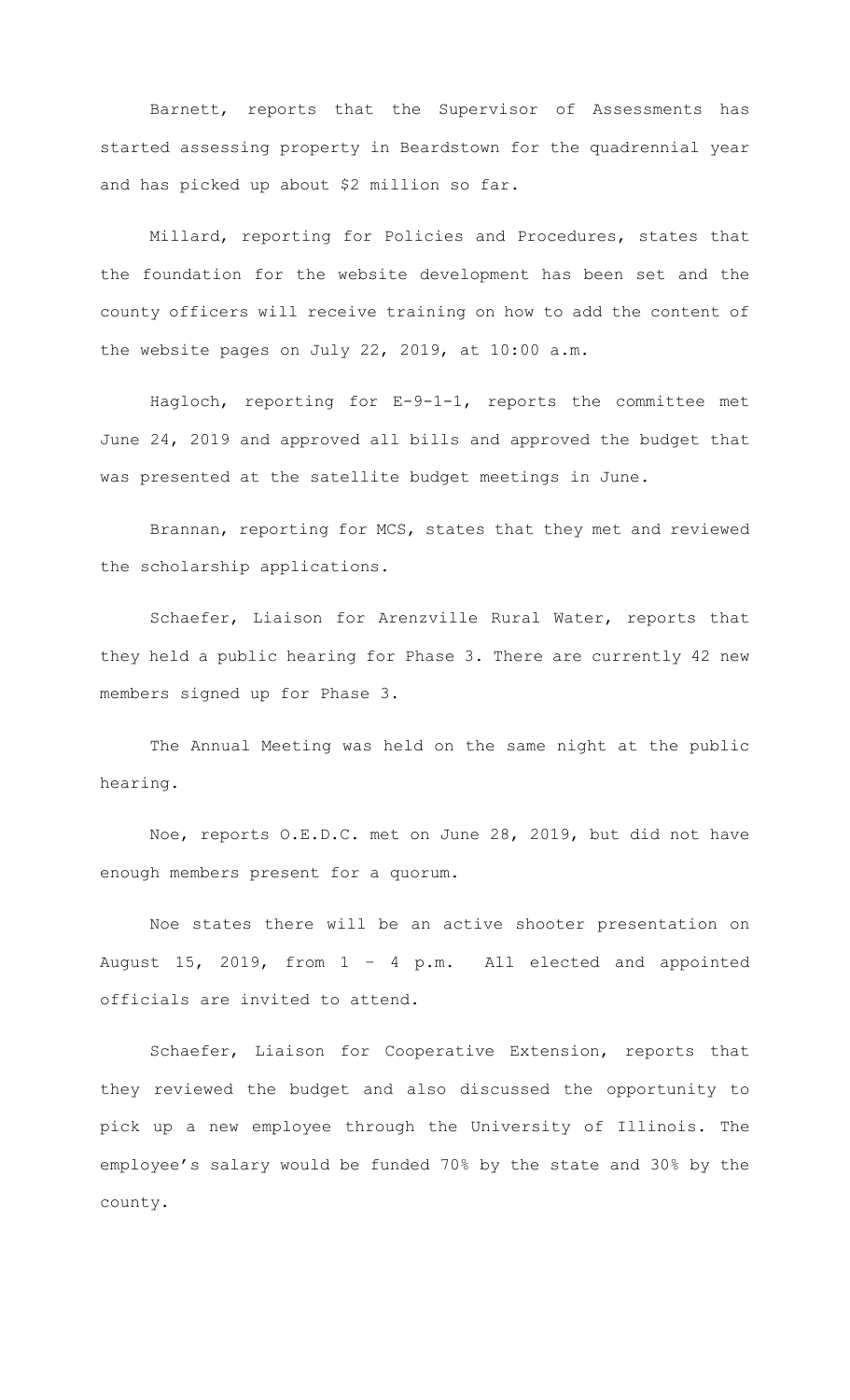Schaefer, Liaison for the Mental Health Board, reports that all programs are doing very well and they are in good financial shape.

Barnett next gives the Chairman's report.

Chairman Barnett informs the board that County Board Member Josh Millard will be representing Cass County on the Washington trip.

Chairman Barnett reports that the Illinois Association of Counties will be hosting a breakfast on September 3 or September 5 at the Elks at 8:15am.

Chairman Barnett also reports that Brian Becker, Beardstown Fire and Ambulance Chief has found 2 refurbished heart compression machines that come fully equipped. The cost of the two refurbished machines will be \$19,920.00 which is nearly the cost of one new machine. Purchasing the refurbished machines will allow all three ambulances stationed in Cass County to be equipped with a heart compression machine.

There are no reports from the following committees:

Animal Control

Legislative Insurance and Bonds Economic Development Beardstown TIF Liquor Control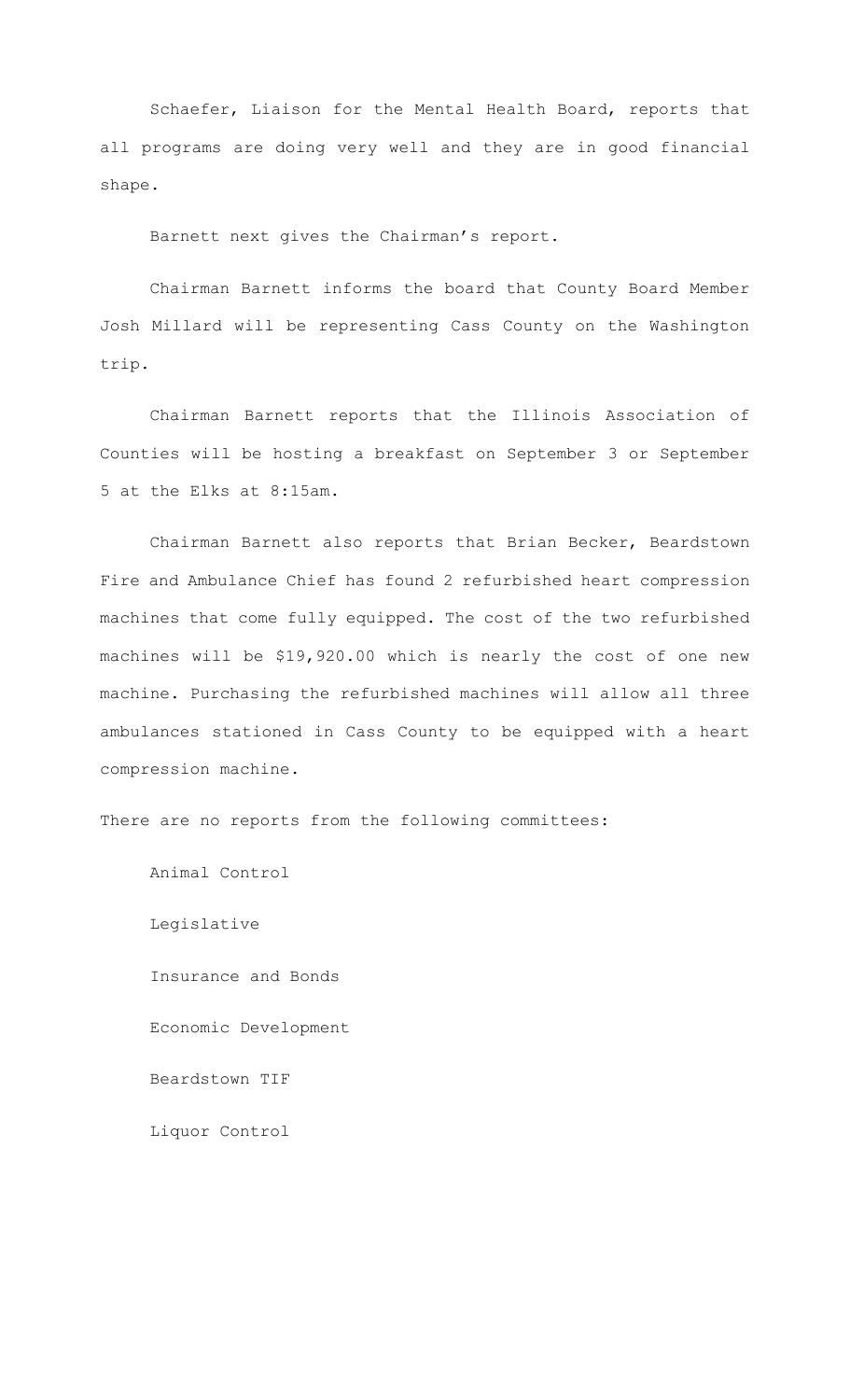The Board now moves on to new business.

Chairman Barnett presents the appointments to Cass County Health Board, Council on Aging Advisory Council, Cass Rural Water District No. 1 and the Arenzville Rural Water Coop.

Douglass makes a motion to approve the appointments and Schaefer seconds the motion. The vote is by acclamation and declared carried.

Chairman Barnett next presents the 2020 Holiday Schedule.

Noe makes a motion to approve the 2020 Holiday Schedule and Brannan seconds the motion. The vote is by acclamation and declared carried.

Clerk Wessel next presents the Resolution declaring the County Clerk's Office open for Election Purposes Only for the 2020 General Primary and General Election.

Hance makes a motion to approve the resolution and Brannan seconds the motion. The vote is by acclamation and declared carried.

Chairman Barnett next presents the Chautauqua National Refuge Resolution for approval.

Brannan makes a motion to approve the Chautauqua National Refuge Resolution and Hance seconds the motion. The vote is by acclamation and declared carried.

Chairman Barnett next presents the Inter-Governmental Agreement for roadways surrounding the Sunrise FS/Western Grain Management Expansion to the board.

Icenogle, reports that IDOT would prefer that the county take the lead on this project through the County Highway Engineer.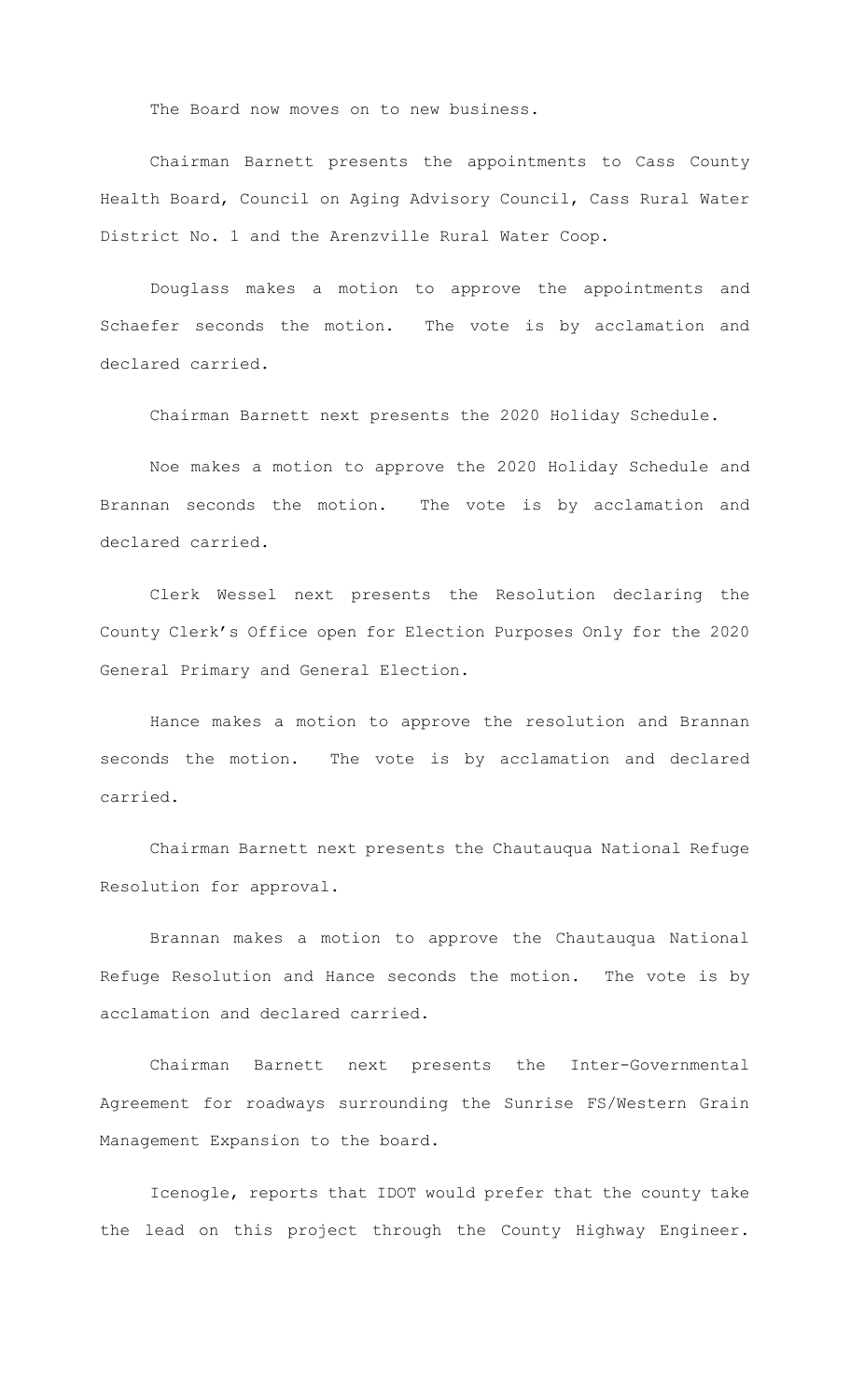Icenogle states the City of Virginia and the Virginia Road District share jurisdiction on this matter.

Icenogle also states that they are seeking Economic Development Funds, Truck Access Funds, Safety Funds and any funds that might be available to assist with the cost of the roadway construction.

Hagloch makes a motion to approve the Inter-Governmental Agreement pending the approval by the City of Virginia and the Virginia Road District and Noe seconds the motion. The vote is by acclamation and declared carried.

Chairman Barnett next presents the Cass County Solar Ordinance to the board.

Douglass makes a motion to approve the Cass County Solar Ordinance and Schaefer seconds the motion. The vote is by acclamation and declared carried.

Chairman Barnett next presents a Resolution Transferring Funds in the County Treasury.

Wessel makes a motion to approve the Resolution and Douglass seconds the motion. The vote is by acclamation and declared carried.

Item H: Increasing security during county board meetings has been tabled.

Under other new business, Chairman Barnett presents an Agreement for Police Presence in Chandlerville.

Douglass makes a motion to approve the Agreement and Wessel seconds the motion. The vote is by acclamation and declared carried.